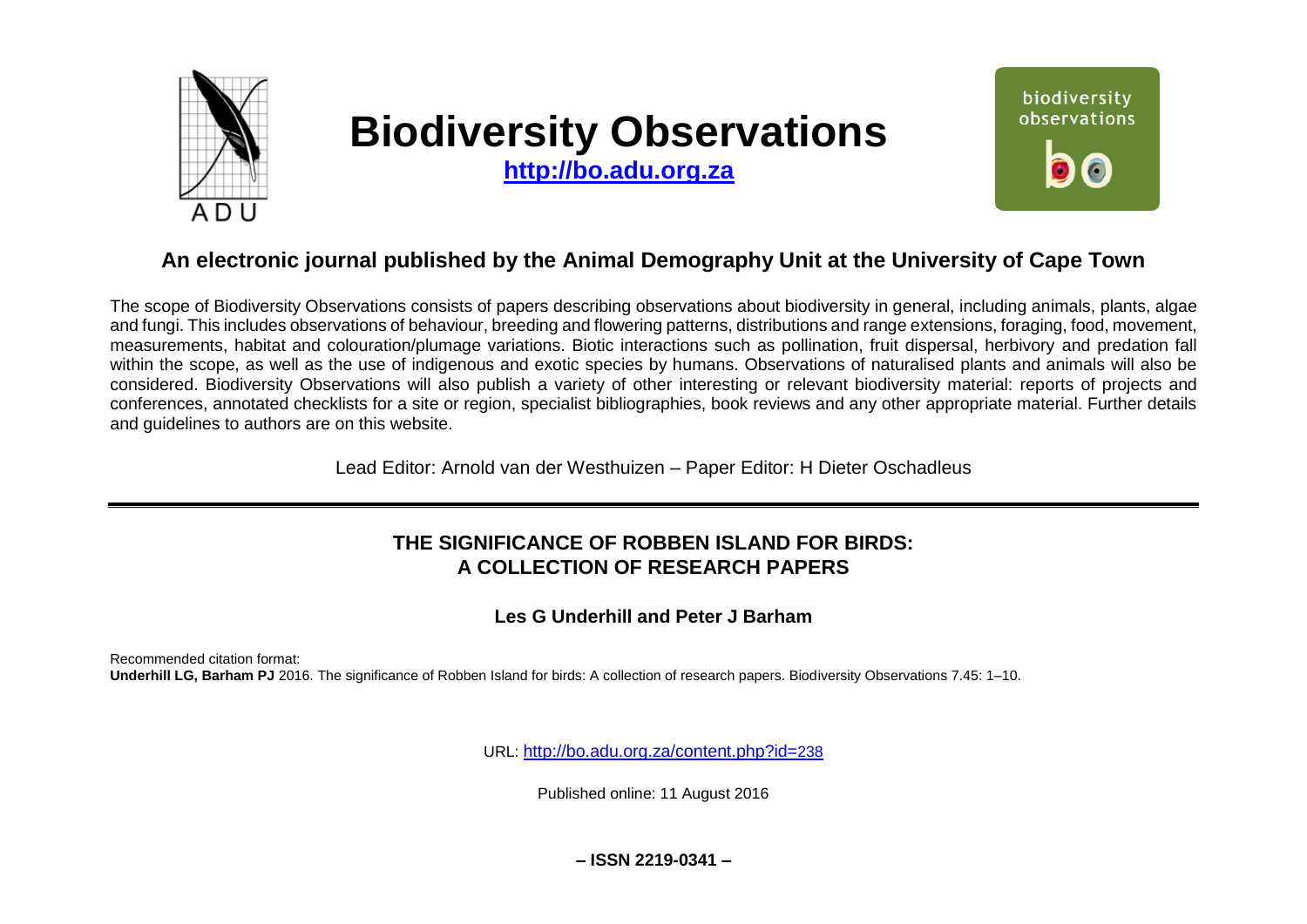

### **BIBLIOGRAPHY**

## **THE SIGNIFICANCE OF ROBBEN ISLAND FOR BIRDS: A COLLECTION OF RESEARCH PAPERS**

*Les G Underhill<sup>1</sup> and Peter J Barham1,2*

<sup>1</sup> Animal Demography Unit, Department of Biological Sciences, University of Cape Town, Rondebosch, 7701 South Africa <sup>2</sup> H H Wills Physics Laboratory, University of Bristol, Bristol BS8 1TL, UK

### **Introduction**

Robben Island is a place of many spaces. The most conspicuous are cultural space, heritage space, historical space, tourism space, biodiversity space and research space. This bibliography focuses on the intersection of the final two spaces on this list. It answers the question: "What research has been done on the biodiversity of Robben Island?" Birds are prominent in this bibliography, but this reflects the emphasis of the research to date.

This bibliography has two goals. To disseminate our findings to as wide an audience as possible and in this way to advance the conservation project on the Island. And, secondly, to ensure that research in future is optimal, helping the environment and supporting the heritage role entrusted to the Robben Island Museum. We believe that the working relationship developed between researchers and the Museum over many years is an excellent platform from which to achieve both goals. We hope that this collection of papers will further strengthen these links and open up while also protecting the many spaces of the Island to as many communities as possible.

The focus here is on product, not process. The bibliography is a record of research taken all the way to its logical conclusion which, from a scientific perspective, is publication.

This list of publications provides a record of the research for which Robben Island, either solely or to a large measure, has been the primary data collection platform. The papers cover many bird species, with a main focus on the seabirds, and especially the "Endangered" African Penguin *Spheniscus demersus*. A few papers dealing with other taxa are also included. However, the reality is that the research priority of the biodiversity scientists on the island has been seabirds.

One step is missing. We not provide a direct answer to the key questions: "What needs to be done to improve the conservation status of the birds of Robben Island?" And how can Robben Island Museum facilitate this work?" Although there are no answers here to these questions, the research undertaken on the island is a solid platform of the knowledge which needs to underpin conservation initiatives.

Since 2001, Robben Island has hosted an Earthwatch project, entitled Southern African Penguins (details of this project are available at [http://earthwatch.org/expeditions/south-african-penguins\)](http://earthwatch.org/expeditions/south-african-penguins).

Earthwatch is an NGO which connects volunteers with research projects, with projects carefully selected so that the volunteers are able to make a decisive contribution to data collection. The teams of Earthwatch volunteers have, over the past 16 years, made a remarkable contribution to documenting the breeding productivity of the penguin colony. The leadership of the project has done the analyses of these data, and a series of papers has emerged. The Earthwatch project has also partially supported a number of postgraduate students who have done their fieldwork on the island. All the papers arising from fieldwork and research done by Earthwatch volunteers or students supported by Earthwatch are marked (EW) in the bibliography.

Since the establishment of the Robben Island Museum in 1996, the museum has supported this research. The monetary value of this contribution has been enormous: ferry trips, accommodation and logistics. We acknowledge and appreciate this support. This bibliography represents the return on this investment.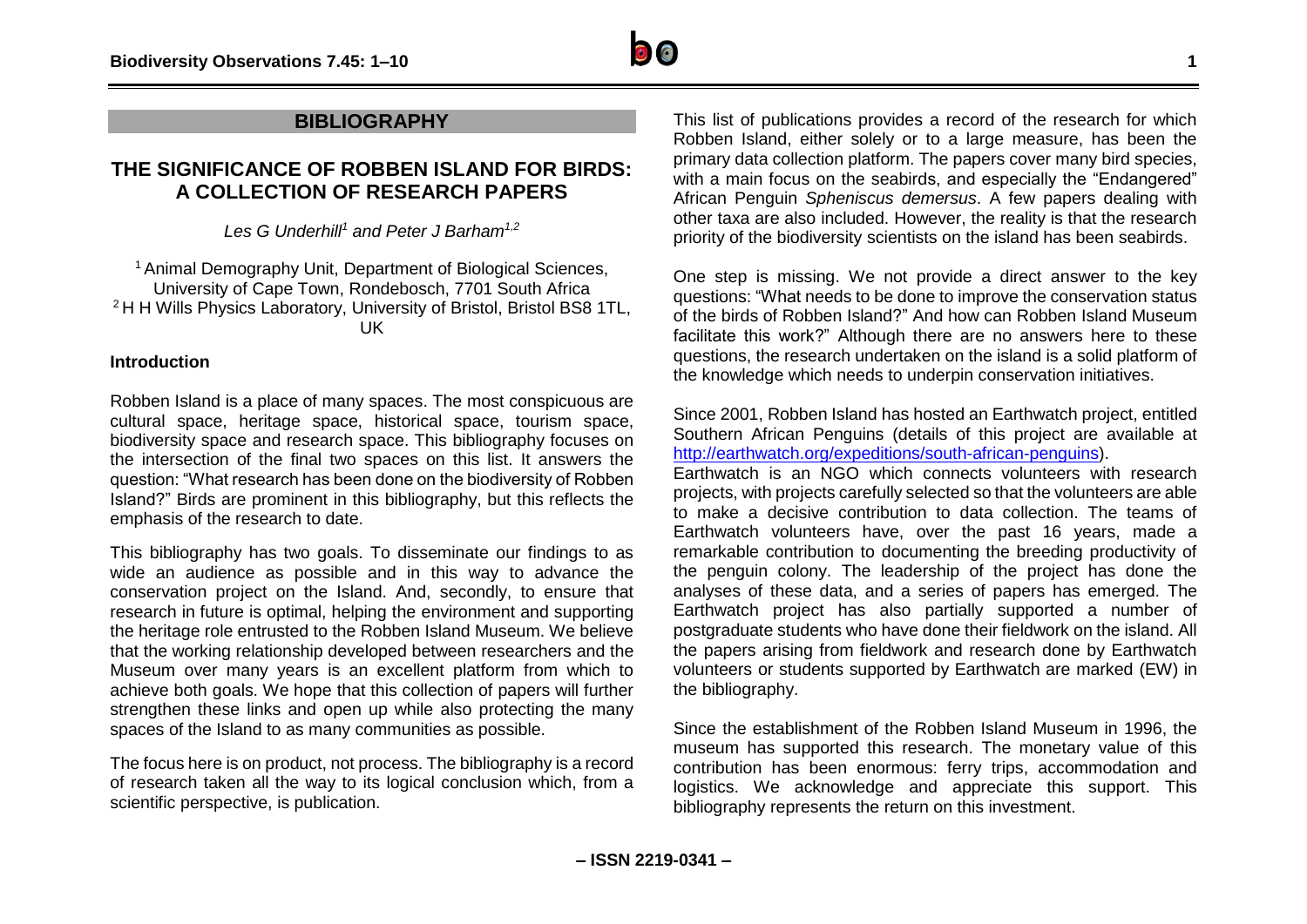# **Bibliography**

The major theme of this bibliography is seabirds, with more papers and theses related to the African Penguin *Spheniscus demersus* than any other species. The second largest theme consists of waders, with a focus on the African Black Oystercatcher *Haematopus moquini.* There are some interesting outliers to these main research areas. There are four papers and theses which relate to mammals (Aitken 1999, Edwards 2004, de Villiers et al. 2010, Sherley 2016), four which relate to reptiles (Branch 1971, Dyer 1996, Calf 2004, Underhill et al. 2009) and one which relates to spiders (Mukherjee et al. 2010).

### *Papers and books*

**Abadi F, Botha A, Altwegg R** 2013. Revisiting the effect of capture heterogeneity on survival estimates in capture-mark-recapture studies: does it matter? PLoS ONE 8: e62636.

**Altwegg R, Crawford RJM, Underhill LG, Martin AP, Whittington PA** 2007. Geographic variation in reproduction and survival of Kelp Gulls *Larus dominicanus vetula* in southern Africa. Journal of Avian Biology 38: 580–586.

**Barham PJ, Crawford RJM, Underhill LG, Wolfaardt AC, Barham BJ, Dyer BM, Leshoro TM, Meÿer MA, Navarro RA, Oschadleus HD, Upfold L, Whittington PA, Williams AJ** 2006. Return to Robben Island of African Penguins that were rehabilitated, relocated or reared in captivity following the *Treasure* oil spill of 2000. Ostrich 77: 202– 209. (EW)

**Barham PJ, Underhill LG, Crawford RJM, Altwegg R, Leshoro TM, Bolton DA, Dyer BM, Upfold L** 2008. The efficacy of hand-rearing penguin chicks: evidence from African Penguins (*Spheniscus demersus*) orphaned in the *Treasure* oil spill in 2000. Bird Conservation International. 18: 144–152. (EW)

**Barham PJ, Underhill LG, Crawford RJM, Leshoro TM** 2007. Differences in breeding success between African Penguins that were and were not oiled in the MV *Treasure* oil spill in 2000. Emu 107: 7– 13. (EW)

**Barnes KN** 1998. The Important Bird Areas of southern Africa. BirdLife South Africa, Johannesburg: 244–245.

**Bouwhuis S, Visser GH, Underhill LG** 2007. Energy budget of African Penguin *Spheniscus demersus* chicks. In: Kirkman SP (ed) Final Report of the BCLME (Benguela Current Large Marine Ecosystem) Project on Top Predators as Biological Indicators of Ecosystem Change in the BCLME. Avian Demography Unit, Cape Town, pp 125–127.

**Bouwman H, Govender D, Underhill LG, Polder A** 2015. Chlorinated, brominated and fluorinated organic pollutants in African Penguin eggs: 30 years since the previous assessment. Chemosphere 126: 1–10.

**Braby J, Underhill LG** 2007. Was poor breeding productivity of African Black Oystercatchers on Robben Island in 2004/05 caused by Feral Cats, Kelp Gulls, Mole Snakes or the Sumatra tsunami? Wader Study Group Bulletin 113: 66–70.

**Branch WR** 1991. The herpetofauna of the offshore island of South Africa and Namibia. Annals of the Cape Provincial Museum (Natural History) 18: 205–225.

**Brooke RK** 1983. On the 17th century avifauna of Robben Island. Cormorant 11: 15–20.

**Brooke RK, Prins AJ** 1986. Review of alien species on South African offshore islands. South African Journal of Antarctic Research 16: 102– 109.

**Calf KM** 2001. The dangers of academic ornithology. Bird Numbers 10(2): 20.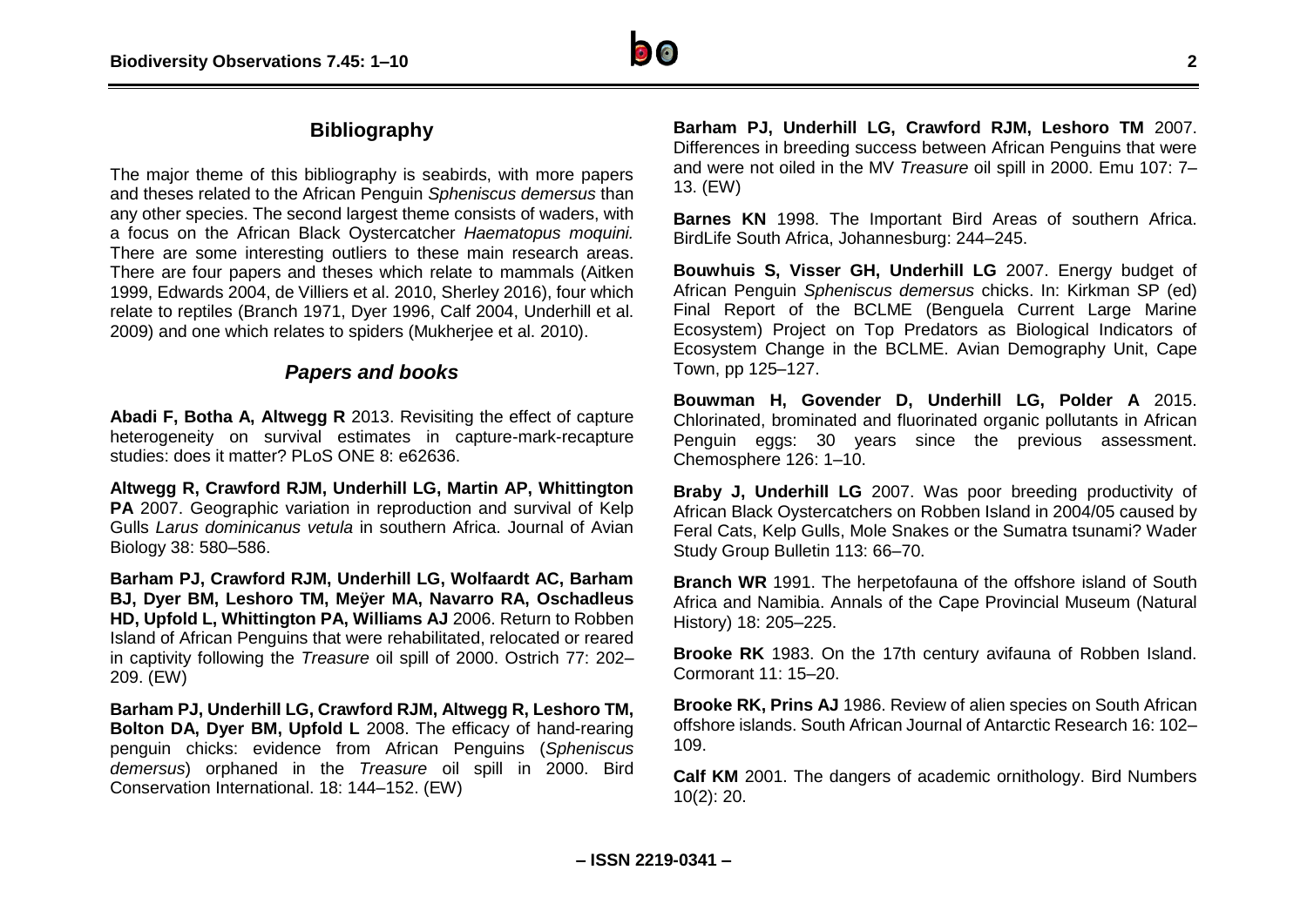

**Calf KM** 2002. African Black Oystercatcher chicks dive to escape danger. Wader Study Group Bulletin 98: 46.

**Calf KM** 2002. Predation on a Kittlitz's Plover chick by a Blacksmith Plover. Wader Study Group Bulletin 98: 47.

**Calf KM** 2004. Mole snake *Pseudaspis cana* predation of African Black Oystercatcher *Haematopus moquini* eggs. Wader Study Group Bulletin 105: 103–104.

**Calf KM, Cooper J, Underhill LG** 2003. First breeding records of Kelp Gulls *Larus dominicanus vetula* at Robben Island, Western Cape, South Africa. African Journal of Marine Science 25: 391–393.

**Calf KM, Underhill LG** 2002. Productivity of African Black Oystercatchers *Haematopus moquini* on Robben Island in the 2001/02 breeding season. Wader Study Group Bulletin 99: 45–49.

**Calf KM, Underhill LG** 2005. Tidal impact on breeding African Black Oystercatchers on Robben Island, Western Cape, South Africa. Ostrich 76: 219–221.

**Campbell KJ, Farah D, Collins S, Parsons N** 2016. Sex determination of African Penguins *Spheniscus demersus* using bill measurements: method comparisons and implications for use. Ostrich 87: 47–55. (EW)

**Crawford RJM** 2003. Influence of food on numbers breeding, colony size and fidelity to localities of Swift Terns in South Africa's Western Cape, 1987–2000. Waterbirds 26: 44–53.

**Crawford RJM** 2007. Trends in numbers of three cormorants *Phalacrocorax* spp. breeding in South Africa's Western Cape Province. In: Kirkman SP (ed) Final Report of the BCLME (Benguela Current Large Marine Ecosystem) Project on Top Predators as Biological Indicators of Ecosystem Change in the BCLME. Avian Demography Unit, Cape Town: 173–178.

**Crawford RJM, Augustyn CJ, Williams AJ, Underhill LG** 1997. Impact of the *Apollo Sea* oil spill on the colonies of African Penguins *Spheniscus demersus* at Dassen and Robben Islands. In Proceedings of the Fifth International Conference on the Effects of Oil on Wildlife. Monteray, California, November 1997. Monteray: 104–108.

**Crawford RJM, Barham PJ, Underhill LG, Shannon LJ, Coetzee JC, Dyer BM, Leshoro TM, Upfold L** 2006. The influence of food availability on breeding success of African Penguins *Spheniscus demersus* at Robben Island, South Africa. Biological Conservation 132: 119–125. (EW)

**Crawford RJM, Boonstra HGvD** 1994. Counts of moulting and breeding Jackass Penguins *Spheniscus demersus*: a comparison at Robben Island, 1988–1993. Marine Ornithology 22: 213–219.

**Crawford RJM, Boonstra HGvD, Dyer BM, Upfold L** 1995. Recolonization of Robben Island by African Penguins, 1983–1992. In: Dann P, Norman I, Reilly P (eds) The penguins. Surrey Beatty, Australia: 333–363.

**Crawford RJM, Cockroft AC, Dyer BM, Upfold L** 2008. Divergent trends in Bank Cormorants *Phalacrocorax neglectus* breeding in South Africa's Western Cape consistent with a distributional shift of Rock Lobsters *Jasus lalandii*. African Journal of Marine Science 30: 161–166.

**Crawford RJM, Cooper J, Dyer BM, Upfold L, Venter AD, Whittington PA, Williams AJ, Wolfaardt AC** 2002. Longevity, intercolony movements and breeding of Crested Terns in South Africa. Emu 102: 1–9.

**Crawford RJM, David JHM, Shannon LJ, Kemper J, Klages NTW, Roux J-P, Underhill LG, Ward VC, Williams AJ, Wolfaardt AC** 2001. African Penguins as predators and prey – coping (or not) with change. South African Journal of Marine Science 23: 435–447.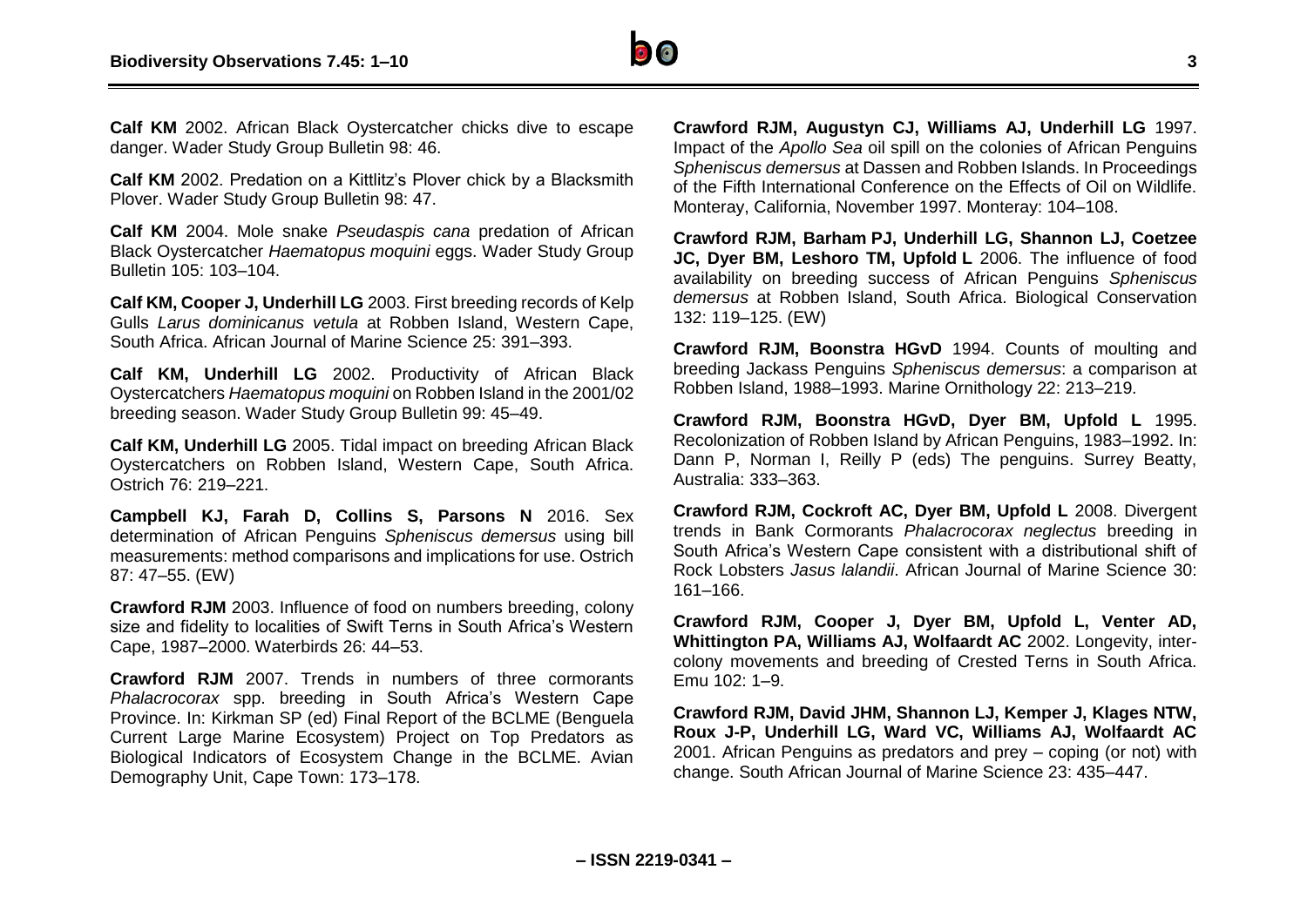

**Crawford RJM, Davis SA, Harding R, Jackson LF, Leshoro TM, Meyer MA, Randall RM, Underhill LG, Upfold L, van Dalsen AP, van der Merwe E, Whittington PA, Williams AJ, Wolfaardt AC** 2000. Initial impact of the *Treasure* oil spill on seabirds off western South Africa. South African Journal of Marine Science 22: 157–176.

**Crawford RJM, Dyer BM** 2000. Wildlife of Robben Island. Bright Continent Guide 1. Avian Demography Unit, University of Cape Town, Cape Town

**Crawford RJM, Dyer BM, Cordes I, Williams AJ** 1999. Seasonal pattern of breeding, population trend and conservation status of Bank Cormorants *Phalacrocorax neglectus* off southwestern Africa. Biological Conservation 87: 49–58.

**Crawford RJM, Dyer BM, Kemper J, Simmons RE, Upfold L** 2007. Trends in numbers of Cape Cormorants (*Phalacrocorax capensis*) over a 50-year period, 1956–57 to 2006–07. Emu 107: 253-261.

**Crawford RJM, Meyer MA, Underhill LG, Upfold L** 2004. Relocation of African Penguins to prevent their becoming oiled after the sinking of the *Treasure*, and the tracking of their return. In Kuyper S, Williams AJ (eds) Proceedings of the penguin workshop following the sinking of the *Treasure* in June 2000. Cape Town: Avian Demography Unit, University of Cape Town: 13–16.

**Crawford RJM, Shannon LJ, Whittington PA** 1999. Population dynamics of the African Penguin *Spheniscus demersus* at Robben Island, South Africa. Marine Ornithology 27: 139–147.

**Crawford RJM, Shelton PA, Brooke RK, Cooper J** 1982. Taxonomy, distribution, population size and conservation of the Crowned Cormorant *Phalacrocorax coronatus*. Le Gerfaut 72: 3-30.

**Crawford RJM, Underhill LG** 2003. Aspects of breeding, population trend, measurements and moult of Hartlaub's Gull (*Larus hartlaubii*) in Western Cape, South Africa. Waterbirds 26: 139–149.

**Crawford RJM, Underhill LG, Altwegg R, Dyer BM, Upfold L** 2007. The influence of culling, predation and food on Kelp Gulls *Larus dominicanus* off western South Africa. In: Kirkman SP (ed) Final Report of the BCLME (Benguela Current Large Marine Ecosystem) Project on Top Predators as Biological Indicators of Ecosystem Change in the BCLME. Avian Demography Unit, Cape Town: 181– 188.

**Crawford RJM, Underhill LG, Coetzee JC, Fairweather T, Shannon LJ, Wolfaardt AC** 2008. Influences of the abundance and distribution of prey on African Penguins *Spheniscus demersus* off western South Africa. African Journal of Marine Science 30: 167–175. (EW)

**Crawford RJM, Underhill LG, Upfold L, Dyer BM** 2007. An altered carrying capacity of the Benguela upwelling ecosystem for African Penguins (*Spheniscus demersus*). ICES Journal of Marine Science 64: 570–576.

**Crawford RJM, Williams AJ, Hofmeyr JH, Klages NTW, Randall RM, Cooper J, Dyer BM, Chesselet Y** 1995. Trends of African Penguin *Spheniscus demersus* populations in the 20th century. South African Journal of Marine Science 16: 101-118.

**Crawford RJM, Wolfaardt AC, Kemper J, Hemming M, Whittington PA. Underhill LG. Ward VL** 2006. Variation in the timing of molt of African Penguins. Acta Zoologica Sinica 52 Supplement: 444–447.

**de Villiers M** 2003. Jena students' visit, 20 September–9 October 2003. Bird Numbers 12(2): 43–47.

**de Villiers MS, Mecenero S, Sherley RB, Heinze E, Kieser J, Leshoro TM, Merbold L, Nordt A, Parsons NJ, Peter H-U** 2010. Introduced European Rabbits *Oryctolagus cuniculus* and domestic cats *Felis catus* at Robben Island: population trends and management recommendations. South African Journal of Wildlife Research 40: 139‒148. (EW)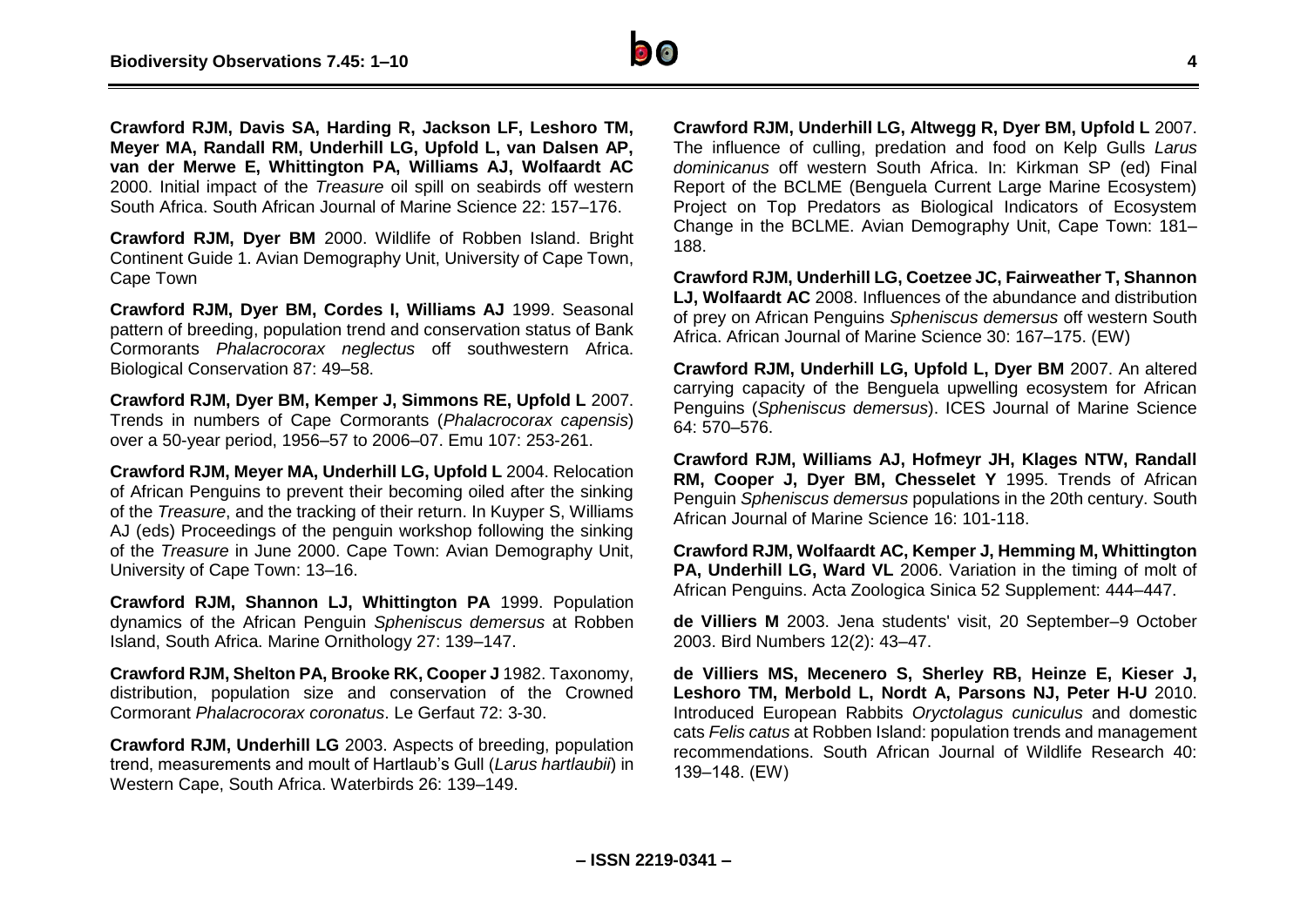

**Dyer BM** 1990. Little Shearwater *Puffinus assimilis* ashore at Robben Island, South Africa. Marine Ornithology 18: 55–56.

**Dyer BM** 1996. Predation by snakes on seabirds at three South African islands. South African Journal of Marine Science 17: 309–313.

Gaglio D 2015. An unusual method of predation by Kelp Gull. Ornithological Observations 6: 60–64.

**Gaglio D, Sherley** RB 2014. Nasty neighbourhood: kleptoparasitism and egg predation of Swift Terns by Hartlaub's Gulls. Ornithological Observations, 5: 131–134.

**Gaglio D, Cook TR, Connan M, Ryan PG, Sherley RB**. In press. Dietary studies in birds: testing a non-invasive method using digital photography in seabirds. Methods in Ecology and Evolution.

**Gaglio D, Cook T, Sherley RB**. 2015. Egg morphology of Swift Terns in South Africa. Ostrich 86: 287–289.

**Gaglio D, Sherley RB, Cook T** 2015. Insects in the diet of the Greater Crested Tern *Thalasseus bergii bergii* in southern Africa. Marine Ornithology 43: 131–132.

**Kane OJ, Smith JR, Boesma PD, Parsons NJ, Strauss V, Garcia-Borboroglu P, Villanueva C** 2010. Feather-loss disorder in African and Magellanic Penguins. Waterbirds 33: 415-421.

**Kriel F, Crawford RJM, Shelton PA** 1980. Seabirds breeding at Robben Island between 1949 and 1980. Cormorant 8: 87–96.

**Leshoro TM, Underhill LG, Dyer BM** 2010. First breeding record of feral Common Peacock *Pavo cristatus* in Africa. Ornithological Observations 1: 1–2.

**Lubbe A, Underhill LG, Waller LJ, Veen J** 2014. A condition index for African Penguin *Spheniscus demersus* chicks. African Journal of Marine Science 36: 143–154.

**Mukherjee A, Wilske B, Navarro RA, Dippenaar-Schoeman A, Underhill LG** 2010. Association of spiders and lichen on Robben Island, South Africa: a case report. Journal of Threatened Taxa 24: 815–819.

**Nel DC, Crawford RJM, Parsons N** 2003. The conservation status and impact of oiling on the African Penguin. Rehabilitation of oiled African Penguins: a conservation success story. BirdLife South Africa and the Avian Demography Unit, Cape Town, South Africa. 1–7.

**Oschadleus HD** 2003. Cape Weaver population on Robben Island. Bird Numbers 12(2): 27–30.

**Oschadleus HD, Brooks M**. 2008. Bigamy in Cape Sparrows. Bird Numbers 14: 18–19

**Parsons NJ, Gous TA, van Wilpe E, Strauss V, Vanstreels RET** 2015. Herpesvirus-like respiratory infection in African Penguins *Spheniscus demersus* admitted to a rehabilitation centre. Disease of Aquatic Organisms 116: 149–155. doi: 10.3354/dao02907

**Parsons NJ, Schaefer AM, van der Spuy SD, Gous TA** 2015. Establishment of baseline haematology and biochemistry parameters in wild adult African Penguins (*Spheniscus demersus*). Journal of the South African Veterinary Association 86(1), Art. #1198, 8 pages. http://dx.doi.org/10.4102/jsava.v86i1.1198

**Parsons NJ, Tjørve KMC, Underhill LG, Strauss V** 2006. The rehabilitation of Swift Terns *Sterna bergii* incapacitated by marine foam on Robben Island, South Africa. Ostrich 77: 95–98.

**Parsons NJ, Underhill LG** 2005. Oiled and injured African Penguins *Spheniscus demersus* and other seabirds admitted for rehabilitation in the Western Cape, South Africa, 2001 and 2002. African Journal of Marine Science 27: 289–296.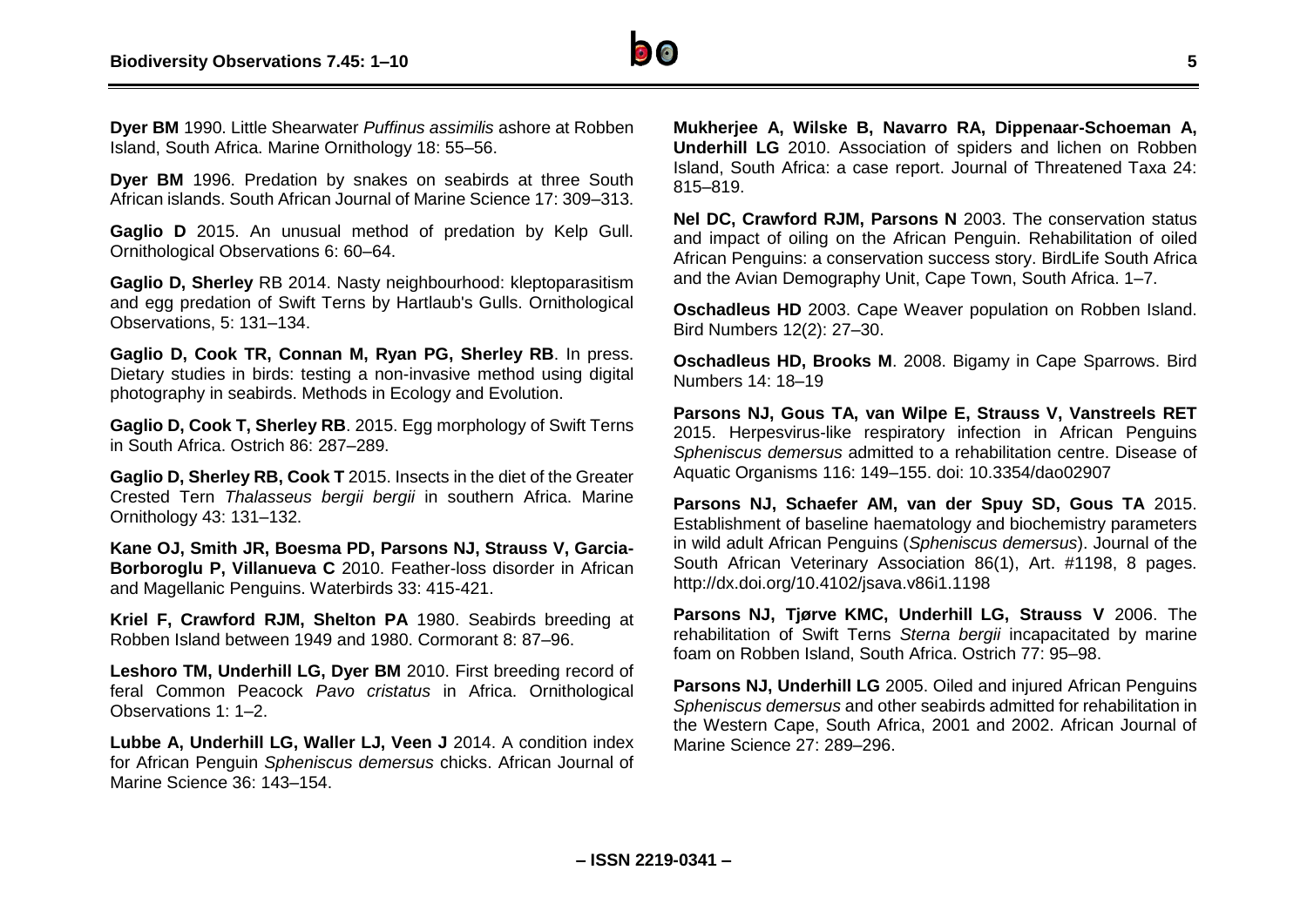

**Petersen SL, Ryan PG, Gremillet D** 2006. Is food availability limiting African Penguin *Spheniscus demersus* at Boulders? A comparison of foraging effort at mainland and island colonies. Ibis 148: 14–26.

**Petersen W, Tripp M** (compilers) 1995. Birds of the southwestern Cape and where to watch them. Mondi Southern Birds 20: 1-216. SAOS, Johannesburg and Cape Bird Club, Cape Town.

**Robinson K, Meyer C, Underhill LG, Calder J-L** 2012. Bank Cormorant chick entangled in fishing line dies after more than 88 hours. Ornithological Observations 3: 188–194

**Rueda E, Sherley RB** 2013. First observations of Black-winged Stilt *Himantopus himantopus* on Robben Island. Ornithological Observations 4: 24–26. (EW)

**Sherley RB** 2016. Unusual foraging behaviour of two introduced mammals following degradation of their island habitat. Biodiversity Observations 7.29: 1–10. (EW)

**Sherley RB, Abadi F, Ludynia K, Barham BJ, Clark AE, Altwegg R** 2014. Age-specific survival and movement among major African Penguin *Spheniscus demersus* colonies. Ibis. 156: 716–728. (EW)

**Sherley RB, Barham BJ, Barham PJ, Leshoro TM, Underhill LG** 2012. Artificial nests enhance the breeding productivity of African Penguins (*Spheniscus demersus*) on Robben Island, South Africa. Emu 112: 97–106. (EW)

**Sherley RB, Barham PJ, Barham BJ, Crawford RJM, Dyer BM, Leshoro TM, Makhado AB, Upfold L, Underhill LG**. 2014. Growth and decline of a penguin colony and the influence on nesting density and reproductive success. Population Ecology 56: 119–128. (EW)

**Sherley RB, Dyer BM, Underhill LG, Leshoro TM** 2011. Birds occurring or breeding at Robben Island, South Africa, since 2000. Ornithological Observations 2: 69–100. (EW)

**Sherley RB, Ludynia K, Lamont T, Roux J-P, Crawford RJM, Underhill LG** 2013. The initial journey of an endangered penguin: implications for seabird conservation. Endangered Species Research 21: 89–95. (EW)

**Sherley RB, Ludynia K, Underhill LG, Jones R, Kemper J** 2012. Storms and heat limit the nest success of Bank Cormorants: implications of future climate change for a surface-nesting seabird in southern Africa. Journal of Ornithology 153: 441–455. (EW)

**Sherley RB, Robinson KJ** 2012. First observation: Pied Avocet at Robben Island. Ornithological Observations 3: 100–101. (EW)

**Sherley RB, Underhill LG, Barham BJ, Barham PJ, Coetzee JC, Crawford RJM, Dyer BM, Leshoro TM, Upfold L** 2013. Influence of local and regional prey availability on breeding performance of African Penguins *Spheniscus demersus*. Marine Ecology Progress Series 473: 291–301. (EW)

**Sherley RB, Waller LJ, Strauss V, Geldenhuys D, Underhill LG, Parsons NJ**. 2014. Hand-rearing, release and survival of African Penguin chicks abandoned before independence by moulting parents. PLoS ONE 9(10): e110794.

**Sherley RB, Winker H, Altwegg R, van der Lingen CD, Votier SC, Crawford RJM** 2015. Bottom-up effects of a no-take zone on endangered penguin demographics. Biology Letters 11: 20150237. (EW)

**Sherley RB, Burghardt T, Barham PJ 2010.** Spotting the difference: towards fully-automated population monitoring of African Penguins *Spheniscus demersus*. Endangered Species Research 11: 101–111. (EW)

**Skead CJ** (compiler) 1999. The off-shore islands of the southern African coast: a compilation of historical observations up to 1972. Port Elizabeth Museum, Port Elizabeth. Protection Ecology. 222 pp.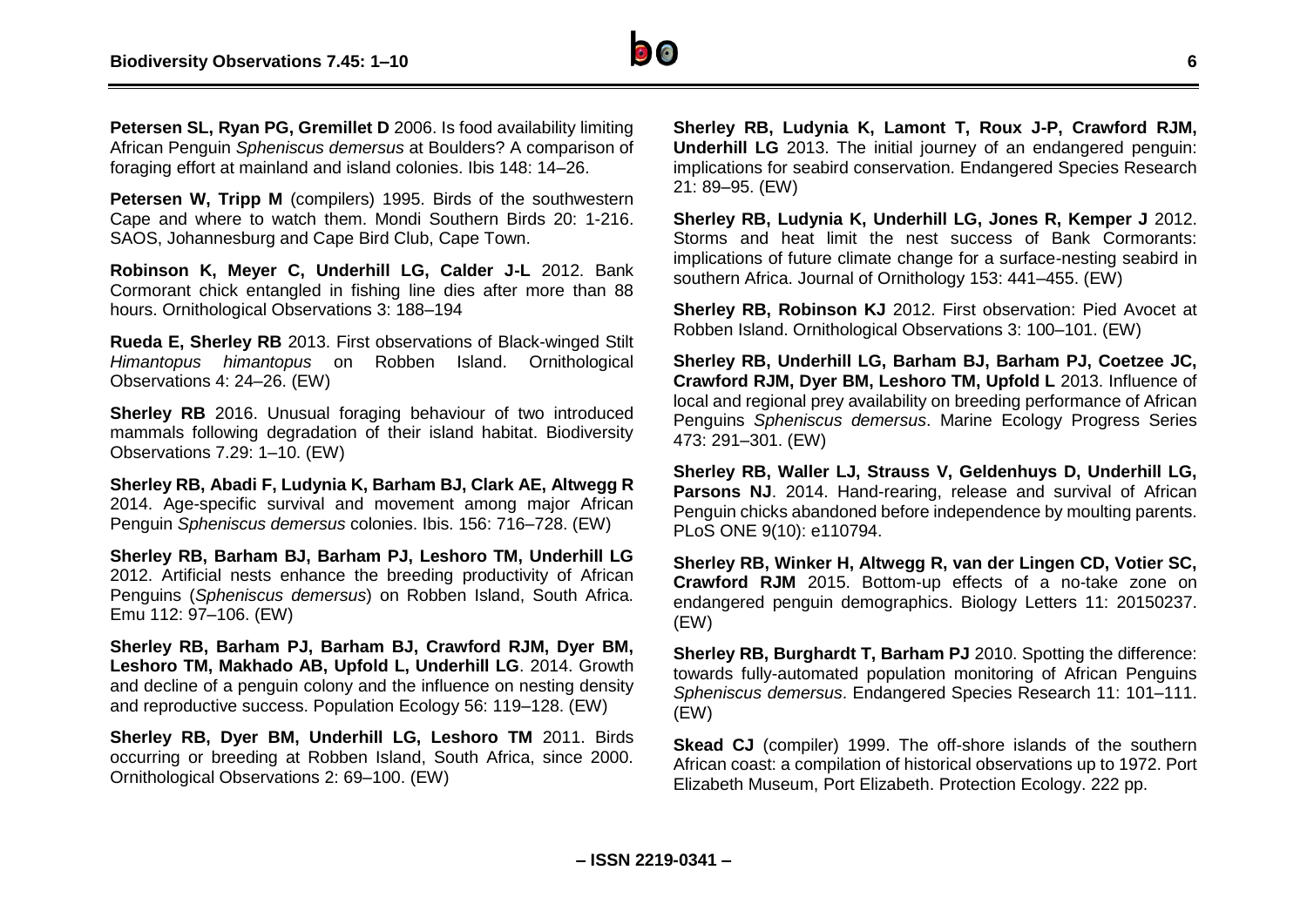

**Tinbergen N, Broekhuysen GJ** 1954. On the threat and courtship behaviour of Hartlaub's Gull (*Hydrocoloeus novae-hollandia hartaubii*  (Bruch)). Ostrich 25: 50–61.

**Tjørve KMC, Underhill LG** 2006. Population increase of African Black Oystercatchers *Haematopus moquini* on Robben Island, South Africa. Ostrich 77: 229–232.

**Tjørve KMC, Underhill LG** 2008. The influence of tourism and predation risk on the breeding success of the African Black Oystercatcher, *Haematopus moquini,* on Robben Island, South Africa. Waterbirds 31: 83–96.

**Tjørve KMC, Underhill LG** 2009. Growth and its relationship to fledging success of African Black Oystercatcher *Haematopus moquini* chicks. Zoology 112: 27–37.

**Tjørve KMC, Underhill LG, Visser GH** 2007. Energetics of growth in semi-precocial shorebird chicks in a warm environment: the African Black Oystercatcher, *Haematopus moquini*. Zoology 110: 176–188.

**Tjørve KMC, Underhill LG, Visser GH** 2007. Pre-fledging energy requirements of the nocturnally fed semi-precocial chicks of the Spotted Thick-knee (*Burhinus capensis*). Emu 107: 143–150.

**Tjørve KMC, Underhill LG, Visser GH** 2008. The energetic implications of precocial development for three shorebird species breeding in a warm environment. Ibis 150: 125–138.

**Underhill LG** 1976. The Hartlaub's Gull colour-ringing project. Cormorant 1: 10–11.

**Underhill LG** 2002. Monitoring the Arctic at the foot of Table Mountain. Arctic Bulletin 4/02: 15.

**Underhill LG** 2004. How long does it take to fly from Robben Island to the Waterfront? Indaba Inyoni: Newsletter of BirdLife South Africa 7(2): 26–27.

**Underhill LG** 2014. African Black Oystercatcher *Haematopus moquini* swimming in the sea as part of distraction behaviour. Ornithological Observations 5: 338–341.

**Underhill LG, Bartlett PA, Baumann L, Crawford RJM, Dyer BM, Gildenhuys A, Nel DC, Oatley TB, Thornton M, Upfold L, Williams AJ, Whittington PA, Wolfaardt AC** 1999. Mortality and survival of African Penguins *Spheniscus demersus* involved in the *Apollo Sea* oil spill: an evaluation of rehabilitation efforts. Ibis 141: 29–37.

**Underhill LG, Crawford RJM** 1999. Season of moult of African Penguins at Robben Island, South Africa, and its variation, 1988-1998. South African Journal of Marine Science 21: 437–441.

**Underhill LG, Crawford RJM, Harebottle DM, Tjorve KMC** 2007. The development of the heronry on Robben Island, Western Cape, South Africa, 1980–2005. In: Kirkman SP (ed) Final Report of the BCLME (Benguela Current Large Marine Ecosystem) Project on Top Predators as Biological Indicators of Ecosystem Change in the BCLME. Avian Demography Unit, Cape Town: 217–221.

**Underhill LG, Crawford RJM, Wolfaardt AC, Whittington PA, Dyer BM, Leshoro TM, Ruthenberg M, Upfold L, Visagie J** 2006. Regionally coherent trends in colonies of African Penguins *Spheniscus demersus* in the Western Cape, South Africa, 1987–2005. African Journal of Marine Science 28: 697–704.

**Underhill LG, Sherley RB, Dyer BM, Crawford RJM** 2009. Interactions between snakes and seabirds on Robben, Schaapen and Meeuw Islands, Western Cape Province, South Africa. Ostrich 80: 115–118.

**Underhill LG, Thornton M, Crawford RJM, Dyer BM, Upfold L, Williams AJ, Gildenhuys A, Baumann L** 1995. Jackass Penguins, flipper bands and the *Apollo Sea* incident. In Barrett J, Erasmus Z, Williams AJ (ed.) Proceedings. Coastal oil spills: Effects on penguin communities and rehabilitation procedures. Cape Town: Cape Nature Conservation: 39–44.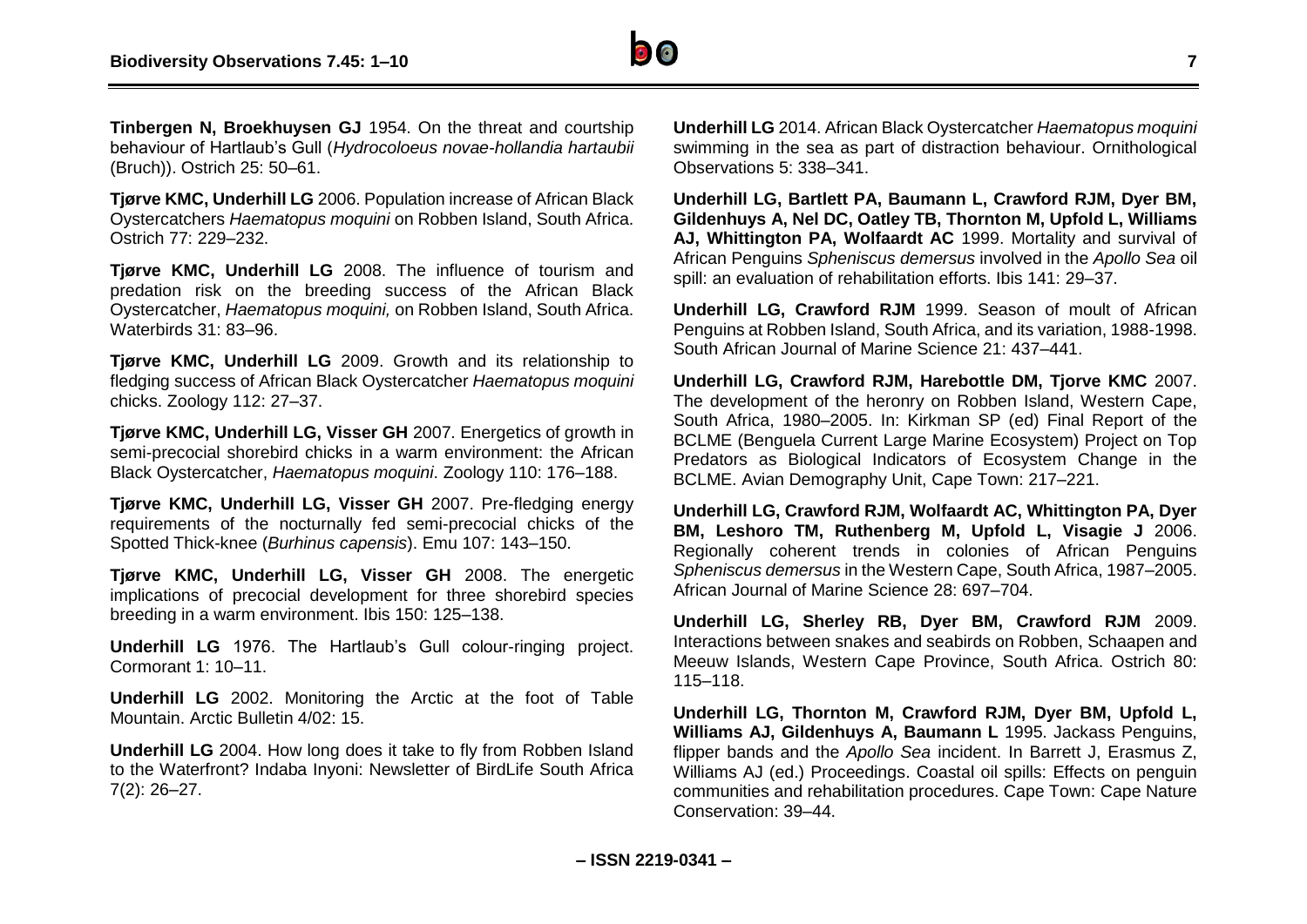

**Underhill LG, Underhill GD** 1986. An analysis of the mortality and survival of Hartlaub's Gull. Ostrich 57: 216–223.

**Underhill LG, Whittington PA, Calf KM** 2001. Shoreline birds of Robben Island, Western Cape, South Africa. Wader Study Group Bulletin 96: 37–39.

**Underhill LG, Whittington PA, Crawford RJM, Williams AJ** 1997. Results of monitoring oiled African Penguins *Spheniscus demersus* for three years after the *Apollo Sea* incident of June 1994. Sula 11: 187– 192.

**Underhill LG, Whittington PA, Crawford RJM, Williams AJ, Wolfaardt AC** 2000. Five years of monitoring African Penguins *Spheniscus demersus* after the *Apollo Sea* oil spill: a success story made possible by ringing. Vogelwarte 40: 215–218.

**van der Westhuizen AC, Leshoro TM, Rueda E, Underhill LG, van der Westhuizen D** 2014. First and first: African Spoonbill *Platalea alba* observed breeding on Robben Island. Ornithological Observations 5: 252–257.

**Weller F, Cecchini L-A, Shannon L, Sherley RB, Crawford RJM, Altwegg R, Scott L, Stewart T, Jarre A** 2014. A system dynamics approach to modelling multiple drivers of the African Penguin population on Robben Island, South Africa. Ecological Modelling 277: 38–56.

**Weller F, Sherley RB, Waller LJ, Ludynia K, Geldenhuys D, Shannon LJ, Jarre A.** 2016. System dynamics modelling of the Endangered African Penguin populations on Dyer and Robben Islands, South Africa. Ecological Modelling 327: 44–56.

**Whittington PA** 1999. The contribution made by cleaning oiled African Penguins *Spheniscus demersus* to population dynamics and conservation of the species. Marine Ornithology 27: 177–180.

**Whittington PA, Dyer BM, Klages NTW** 2000. Maximum longevities of African Penguins *Spheniscus demersus* based on banding records. Marine Ornithology 28: 81–82.

**Whittington PA, Klages NTW, Crawford RJM, Wolfaardt AC, Kemper J** 2005. Age at first breeding of the African Penguin. Ostrich 76: 14–20.

**Whittington PA, Randall RM, Randall BM, Wolfaardt AC, Crawford RJM, Klages NTW, Bartlett PA, Chesselet YJ, Jones, R**. 2005. Patterns of movements of the African Penguin in South Africa and Namibia. African Journal of Marine Science 27: 215–229.

**Wolfaardt AC, Underhill LG, Crawford RJM** 2009. Comparison of moult phenology of African Penguins *Spheniscus demersus* at Robben and Dassen Islands. African Journal of Marine Science 31: 19–29.

**Wolfaardt AC, Underhill LG, Crawford RJM, Klages NTW** 2001. Results of the 2001 census of African Penguins *Spheniscus demersus* in South Africa: first measures of the impact of the *Treasure* oil spill on the breeding population. Transactions of the Royal Society of South Africa 56: 45–49.

**Wolfaardt AC, Williams AJ, Underhill LG, Crawford RJM, Whittington PA** 2009. Review of the rescue, rehabilitation, and restoration of oiled seabirds in South Africa, especially African Penguins *Spheniscus demersus* and Cape Gannets *Morus capensis*, 1983–2005. African Journal of Marine Science 31: 31–54.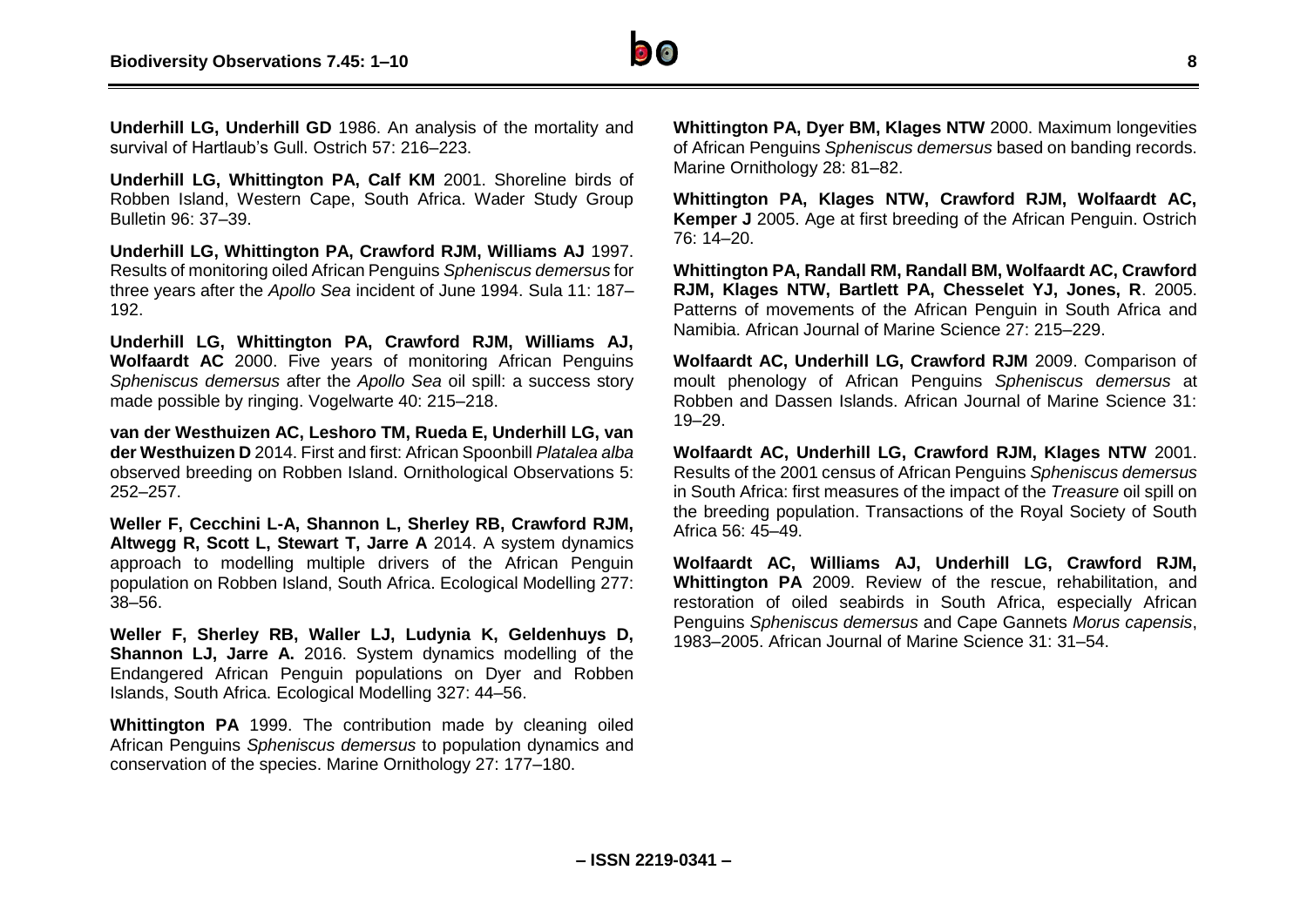### *Theses*

### *PhD theses*

**Burghardt T** 2008. Visual animal biometrics: automatic detection and individual identification by coat pattern. PhD, University of Bristol.

**Campbell KJ** 2016. Endangered African Penguin *Spheniscus demersus* foraging behaviour in relation to local prey availability at Robben Island, South Africa. PhD, University of Cape Town.

**Sherley RB** 2010. Factors influencing the demography of endangered seabirds at Robben Island, South Africa: Implications and approaches for management and conservation. PhD, University of Bristol.

**Tjørve, KMC** 2006. From an egg to a fledgling: perspectives on shorebird breeding ecology and chick energetics. PhD, University of Groningen.

**Waller LJ** 2011. The African Penguin *Spheniscus demersus*: conservation and management issues. PhD, University of Cape Town.

**Whittington PA** 2002. Survival and movements of African Penguins, especially after oiling. PhD, University of Cape Town.

**Wolfaardt AC** 2007. The effects of oiling and rehabilitation on the breeding productivity and annual moult and breeding cycles of African Penguins. PhD, University of Cape Town.

*MSc thesis*

**Botha P** 2014. The effects of prey availability on the endangered Bank Cormorant *Phalacrocorax neglectus*. MSc, University of Cape Town.

**Hampton S** 2008. A preliminary investigation of the effects of flipper bands on African Penguins *Spheniscus demersus*. MSc, University of Cape Town.

**le Roux J** 2006. The Swift Tern *Sterna bergii* in southern Africa: growth and movement. MSc, University of Cape Town.

**Meyer C** 2014. The endangered Bank Cormorant *Phalacrocorax neglectus*: the heat is on: Understanding the effect of climate change and associated environmental variable changes on the breeding biology and population dynamics of the Bank Cormorant in the Western Cape, South Africa. MSc, University of Cape Town.

**Morten JM** 2014. Linking body condition of African penguin *Spheniscus demersus* chicks to begging calls, rehabilitation success and occurrence of mass abandonments. MSc, University of Bristol.

**Tol L** 2015. Factors impacting the breeding success of African penguins *Spheniscus demersus* on Robben Island, MSc thesis, University of Cape Town.

*Dissertation as part of coursework MSc in Conservation Biology*

**Campbell G** 2014. Effects of temperature on gular fluttering and evaporative water loss in four sympatric cormorants in southern Africa. MSc, University of Cape Town.

**Hemming M** 2001. The *Treasure* oil spill and its influence on moulting African Penguins *Spheniscus demersus* at Robben Island. MSc, University of Cape Town.